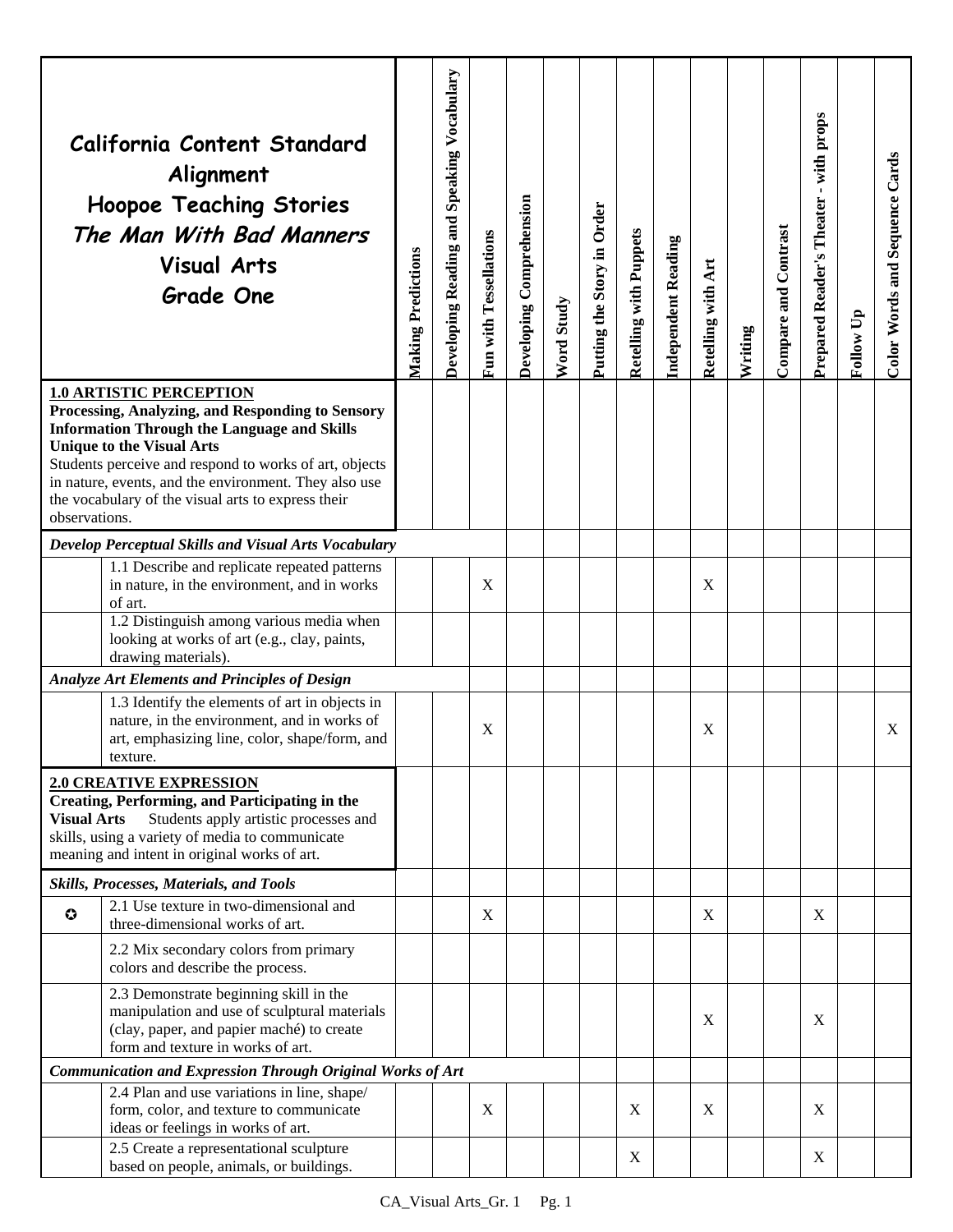|                                                                                                                                                                                                                                                                                                                                                       | California Content Standard<br>Alignment<br><b>Hoopoe Teaching Stories</b><br>The Man With Bad Manners<br><b>Visual Arts</b><br><b>Grade One</b>                                         | <b>Making Predictions</b> | Developing Reading and Speaking Vocabulary | Fun with Tessellations | Developing Comprehension | Word Study | Putting the Story in Order | Retelling with Puppets | <b>Independent Reading</b> | Retelling with Art | Writing | Compare and Contrast | with props<br>$\mathbf{r}$<br>Prepared Reader's Theater | Follow Up | Color Words and Sequence Cards |
|-------------------------------------------------------------------------------------------------------------------------------------------------------------------------------------------------------------------------------------------------------------------------------------------------------------------------------------------------------|------------------------------------------------------------------------------------------------------------------------------------------------------------------------------------------|---------------------------|--------------------------------------------|------------------------|--------------------------|------------|----------------------------|------------------------|----------------------------|--------------------|---------|----------------------|---------------------------------------------------------|-----------|--------------------------------|
|                                                                                                                                                                                                                                                                                                                                                       | 2.6 Draw or paint a still life, using<br>secondary colors.                                                                                                                               |                           |                                            |                        |                          |            |                            |                        |                            |                    |         |                      |                                                         |           |                                |
|                                                                                                                                                                                                                                                                                                                                                       | 2.7 Use visual and actual texture in original<br>works of art.                                                                                                                           |                           |                                            | X                      |                          |            |                            | X                      |                            | X                  |         |                      | X                                                       |           |                                |
|                                                                                                                                                                                                                                                                                                                                                       | 2.8 Create artwork based on observations of<br>actual objects and everyday scenes.                                                                                                       |                           |                                            | X                      |                          |            |                            |                        |                            | X                  |         |                      | X                                                       |           |                                |
| <b>3.0 HISTORICAL AND CULTURAL CONTEXT</b><br><b>Understanding the Historical Contributions and</b><br><b>Cultural Dimensions of the Visual Arts</b><br>Students analyze the role and development of the<br>visual arts in past and present cultures throughout the<br>world, noting human diversity as it relates to the<br>visual arts and artists. |                                                                                                                                                                                          |                           |                                            |                        |                          |            |                            |                        |                            |                    |         |                      |                                                         |           |                                |
|                                                                                                                                                                                                                                                                                                                                                       | Role and Development of the Visual Arts                                                                                                                                                  |                           |                                            |                        |                          |            |                            |                        |                            |                    |         |                      |                                                         |           |                                |
|                                                                                                                                                                                                                                                                                                                                                       | 3.1 Recognize and discuss the design of<br>everyday objects from various time periods<br>and cultures.                                                                                   |                           |                                            | X                      |                          |            |                            |                        |                            | X                  |         |                      |                                                         |           |                                |
| $\bm{\bm{\omega}}$                                                                                                                                                                                                                                                                                                                                    | 3.2 Identify and describe various subject<br>matter in art (e.g., landscapes, seascapes,<br>portraits, still life).                                                                      |                           |                                            | X                      |                          |            |                            |                        |                            | X                  |         |                      | X                                                       |           |                                |
|                                                                                                                                                                                                                                                                                                                                                       | Diversity of the Visual Arts                                                                                                                                                             |                           |                                            |                        |                          |            |                            |                        |                            |                    |         |                      |                                                         |           |                                |
|                                                                                                                                                                                                                                                                                                                                                       | 3.3 View and then describe art from various<br>cultures.                                                                                                                                 |                           |                                            |                        |                          |            |                            |                        |                            | X                  |         |                      |                                                         |           |                                |
|                                                                                                                                                                                                                                                                                                                                                       | 3.4 Identify art objects from various cultures<br>(e.g., Japanese screen painting, Mexican tin<br>art, African masks) and describe what they<br>have in common and how they differ.      |                           |                                            |                        |                          |            |                            |                        |                            |                    |         |                      |                                                         |           |                                |
| <b>4.0 AESTHETIC VALUING</b><br><b>Responding to, Analyzing, and Making Judgments</b><br><b>About Works in the Visual Arts</b><br>Students analyze, assess, and derive meaning from<br>works of art, including their own, according to the<br>elements of art, the principles of design, and<br>aesthetic qualities.                                  |                                                                                                                                                                                          |                           |                                            |                        |                          |            |                            |                        |                            |                    |         |                      |                                                         |           |                                |
| <b>Derive Meaning</b>                                                                                                                                                                                                                                                                                                                                 |                                                                                                                                                                                          |                           |                                            |                        |                          |            |                            |                        |                            |                    |         |                      |                                                         |           |                                |
|                                                                                                                                                                                                                                                                                                                                                       | 4.1 Discuss works of art created in the<br>classroom, focusing on selected elements of<br>art (e.g., shape/form, texture, line, color).<br>4.2 Identify and describe various reasons for |                           |                                            | X                      |                          |            |                            | X                      |                            | X                  |         |                      | X                                                       |           | X                              |
|                                                                                                                                                                                                                                                                                                                                                       | making art.                                                                                                                                                                              |                           |                                            |                        |                          |            |                            |                        |                            |                    |         |                      |                                                         |           |                                |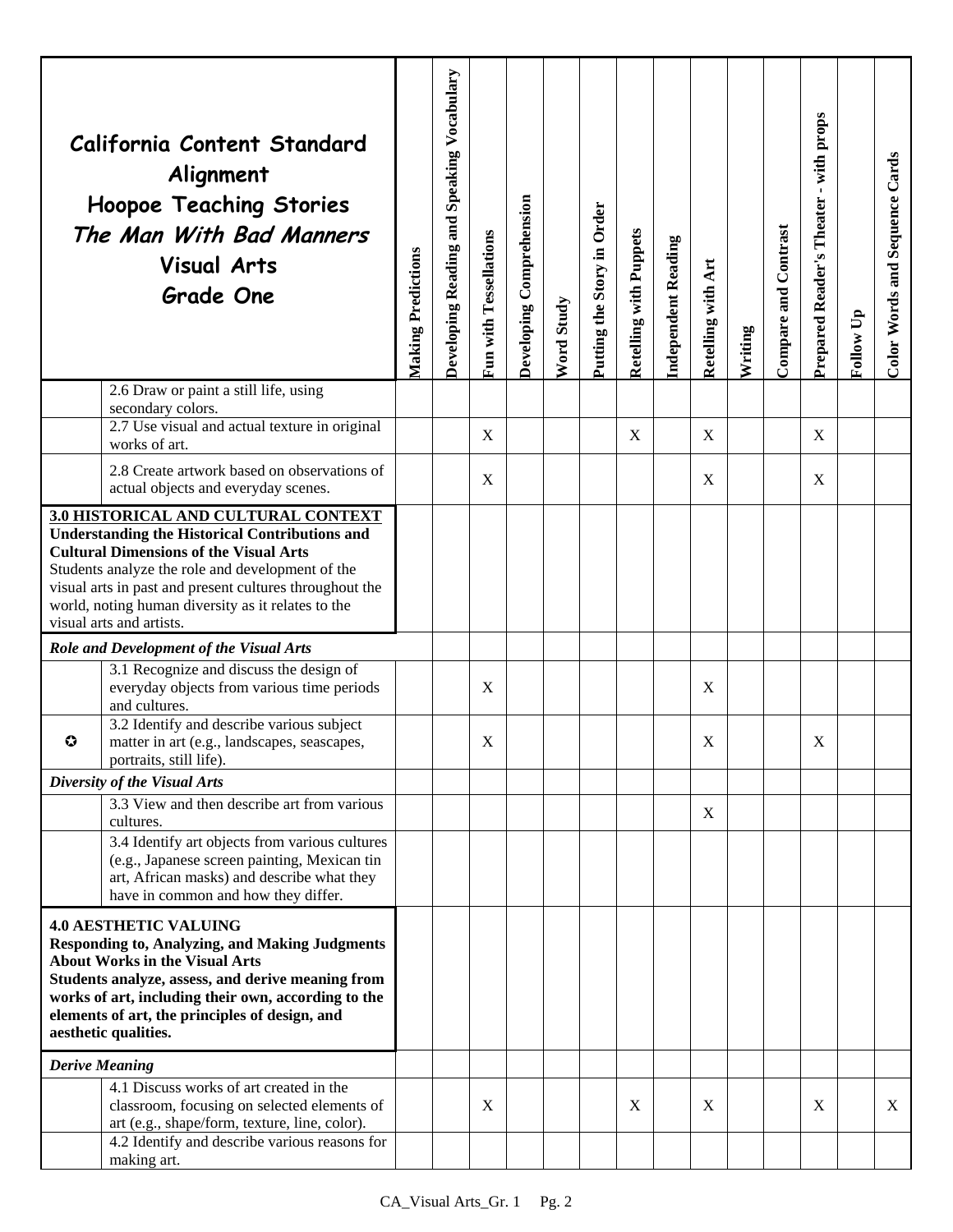|                                                                                                                                                                                                                                                                                                                                                                                                                                                                                                                                       | California Content Standard<br>Alignment<br><b>Hoopoe Teaching Stories</b><br>The Man With Bad Manners<br><b>Visual Arts</b><br><b>Grade One</b>                    | <b>Making Predictions</b> | <b>Developing Reading and Speaking Vocabulary</b> | Fun with Tessellations | Developing Comprehension | Word Study | Putting the Story in Order | <b>Retelling with Puppets</b> | Independent Reading | Retelling with Art | Writing | Compare and Contrast | - with props<br>Prepared Reader's Theater | Follow Up | Color Words and Sequence Cards |
|---------------------------------------------------------------------------------------------------------------------------------------------------------------------------------------------------------------------------------------------------------------------------------------------------------------------------------------------------------------------------------------------------------------------------------------------------------------------------------------------------------------------------------------|---------------------------------------------------------------------------------------------------------------------------------------------------------------------|---------------------------|---------------------------------------------------|------------------------|--------------------------|------------|----------------------------|-------------------------------|---------------------|--------------------|---------|----------------------|-------------------------------------------|-----------|--------------------------------|
|                                                                                                                                                                                                                                                                                                                                                                                                                                                                                                                                       | <b>Make Informed Judgments</b>                                                                                                                                      |                           |                                                   |                        |                          |            |                            |                               |                     |                    |         |                      |                                           |           |                                |
|                                                                                                                                                                                                                                                                                                                                                                                                                                                                                                                                       | 4.3 Describe how and why they made a<br>selected work of art, focusing on the media<br>and technique.                                                               |                           |                                                   | X                      |                          |            |                            | X                             |                     | X                  |         |                      | X                                         |           |                                |
|                                                                                                                                                                                                                                                                                                                                                                                                                                                                                                                                       | 4.4 Select something they like about their<br>work of art and something they would<br>change.                                                                       |                           |                                                   | X                      |                          |            |                            | X                             |                     | X                  |         |                      | X                                         |           |                                |
| 5.0 CONNECTIONS, RELATIONSHIPS,<br><b>APPLICATIONS</b><br><b>Connecting and Applying What Is Learned in the</b><br><b>Visual Arts to Other Art Forms and Subject Areas</b><br>and to Careers<br>Students apply what they learn in the visual arts<br>across subject areas. They develop competencies and<br>creative skills in problem solving, communication,<br>and management of time and resources that contribute<br>to lifelong learning and career skills. They also learn<br>about careers in and related to the visual arts. |                                                                                                                                                                     |                           |                                                   |                        |                          |            |                            |                               |                     |                    |         |                      |                                           |           |                                |
|                                                                                                                                                                                                                                                                                                                                                                                                                                                                                                                                       | <b>Connections and Applications</b>                                                                                                                                 |                           |                                                   |                        |                          |            |                            |                               |                     |                    |         |                      |                                           |           |                                |
|                                                                                                                                                                                                                                                                                                                                                                                                                                                                                                                                       | 5.1 Clap out rhythmic patterns found in the<br>lyrics of music and use symbols to create<br>visual representations of the patterns.                                 |                           |                                                   | X                      |                          |            |                            |                               |                     |                    |         |                      |                                           |           |                                |
|                                                                                                                                                                                                                                                                                                                                                                                                                                                                                                                                       | 5.2 Compare and contrast objects of folk art<br>from various time periods and cultures.                                                                             |                           |                                                   |                        |                          |            |                            |                               |                     | X                  |         |                      |                                           |           |                                |
| <b>Visual Literacy</b>                                                                                                                                                                                                                                                                                                                                                                                                                                                                                                                |                                                                                                                                                                     |                           |                                                   |                        |                          |            |                            |                               |                     |                    |         |                      |                                           |           |                                |
|                                                                                                                                                                                                                                                                                                                                                                                                                                                                                                                                       | 5.3 Identify and sort pictures into categories<br>according to the elements of art emphasized<br>in the works (e.g., color, line, shape/form,<br>texture).          |                           |                                                   |                        |                          |            |                            |                               |                     |                    |         |                      |                                           |           | X                              |
|                                                                                                                                                                                                                                                                                                                                                                                                                                                                                                                                       | <b>Careers and Career-Related Skills</b><br>5.4 Describe objects designed by artists<br>(e.g., furniture, appliances, cars) that are<br>used at home and at school. |                           |                                                   |                        |                          |            |                            |                               |                     |                    |         |                      |                                           |           |                                |

= KEY STANDARD *California Content Standard Alignment for Theatre Arts, Gr. 1 follows.*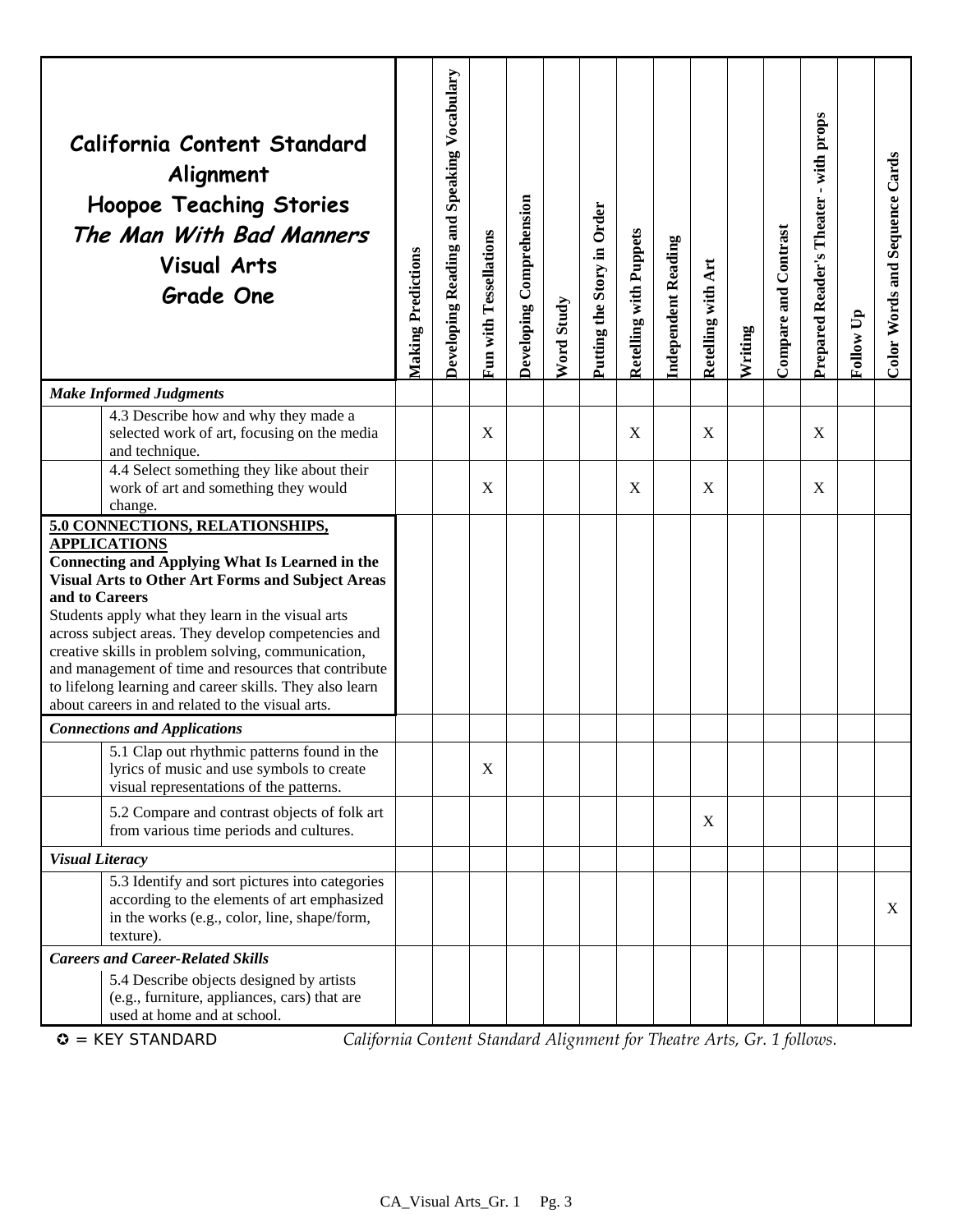| California Content Standard Alignment<br>Hoopoe Teaching-Stories:<br>THE MAN WITH BAD MANNERS<br>Theatre Arts<br><b>Grade One</b>                                                                                                                                                                                                                                               | Retelling with Puppets | Theater<br>Prepared Readers' |
|---------------------------------------------------------------------------------------------------------------------------------------------------------------------------------------------------------------------------------------------------------------------------------------------------------------------------------------------------------------------------------|------------------------|------------------------------|
| <b>1.0 ARTISTIC PERCEPTION</b><br>Processing, Analyzing, and Responding to Sensory Information Through the Language and Skills Unique<br>to Theatre<br>Students observe their environment and respond, using the elements of theatre. They also observe formal and<br>informal works of theatre, film/video, and electronic media and respond, using the vocabulary of theatre. | $\sf X$                | X                            |
| Development of the Vocabulary of Theatre                                                                                                                                                                                                                                                                                                                                        |                        |                              |
| 1.1 Use the vocabulary of the theatre, such as play, plot (beginning, middle, and end), improvisation, pantomime,<br>stage, character, and audience, to describe theatrical experiences.                                                                                                                                                                                        |                        | X                            |
| <b>Comprehension and Analysis of the Elements of Theatre</b>                                                                                                                                                                                                                                                                                                                    |                        |                              |
| 1.2 Observe and describe the traits of a character.                                                                                                                                                                                                                                                                                                                             | X                      | X                            |
| <b>2.0 CREATIVE EXPRESSION</b><br><b>Creating, Performing, and Participating in Theatre</b><br>Students apply processes and skills in acting, directing, designing, and script writing to create formal and informal<br>theatre, film/videos, and electronic media productions and to perform in them.                                                                          | X                      |                              |
| <b>Development of Theatrical Skills</b>                                                                                                                                                                                                                                                                                                                                         |                        |                              |
| 2.1 Demonstrate skills in pantomime, tableau, and improvisation.                                                                                                                                                                                                                                                                                                                | X                      |                              |
| <b>Creation/Invention in Theatre</b>                                                                                                                                                                                                                                                                                                                                            |                        |                              |
| 2.2 Dramatize or improvise familiar simple stories from classroom literature or life experiences, incorporating<br>plot (beginning, middle, and end) and using a tableau or a pantomime.                                                                                                                                                                                        | X                      | X                            |
| 3.0 HISTORICAL AND CULTURAL CONTEXT<br><b>Understanding the Historical Contributions and Cultural Dimensions of Theatre</b><br>Students analyze the role and development of theatre, film/video, and electronic media in past and present cultures<br>throughout the world, noting diversity as it relates to theatre.                                                          | X                      | X                            |
| Role and Cultural Significance of Theatre                                                                                                                                                                                                                                                                                                                                       |                        |                              |
| 3.1 Identify the cultural and geographic origins of stories.                                                                                                                                                                                                                                                                                                                    | X                      | X                            |
| <b>History of Theatre</b>                                                                                                                                                                                                                                                                                                                                                       |                        |                              |
| 3.2 Identify theatrical conventions, such as props, costumes, masks, and sets.                                                                                                                                                                                                                                                                                                  | X                      | X                            |
| 3.3 Describe the roles and responsibilities of audience and actor.                                                                                                                                                                                                                                                                                                              |                        | X                            |
| <b>4.0 AESTHETIC VALUING</b><br><b>Responding to, Analyzing, and Critiquing Theatrical Experiences</b><br>Students critique and derive meaning from works of theatre, film/video, electronic media, and theatrical artists on<br>the basis of aesthetic qualities.                                                                                                              | X                      | Χ                            |
| <b>Critical Assessment of Theatre</b>                                                                                                                                                                                                                                                                                                                                           | X                      | X                            |
| 4.1 Describe what was liked about a theatrical work or a story.                                                                                                                                                                                                                                                                                                                 |                        |                              |
| <b>Derivation of Meaning from Works of Theatre</b>                                                                                                                                                                                                                                                                                                                              |                        |                              |
| 4.2 Identify and discuss emotional reactions to a theatrical experience.                                                                                                                                                                                                                                                                                                        | X                      | X                            |